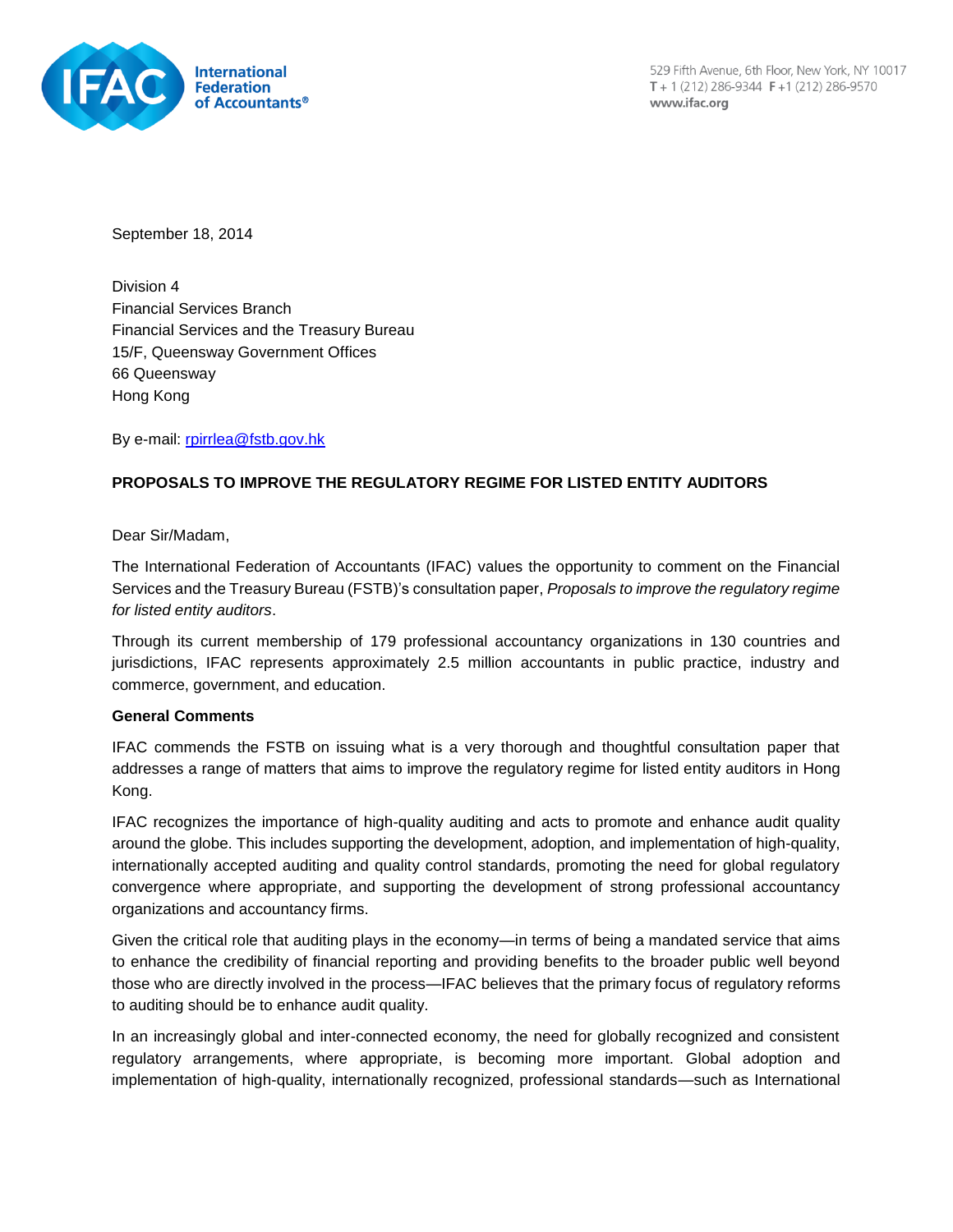

Standards on Auditing  $(ISAs)^1$  and the Code of Ethics for Professional Accountants (the "Code of Ethics")<sup>2</sup>—are an example of the importance of achieving such global consistency.

Organizations such as the International Forum of Independent Audit Regulators (IFIAR) also play a key role in promoting global consistency for audit regulation. IFAC recognizes, however, that although IFIAR has issued a set of core principles for independent audit regulators that enhance consistency, the way IFIAR members and others implement these principles differs among jurisdictions. That is, there is no "one best model." Regulatory arrangements differ by jurisdiction, according to a range of legal, economic, cultural, and environmental factors; they also differ among jurisdictions with well-developed, robust arrangements that are mutually recognized.

IFAC is encouraged that the FSTB appears to have drawn on examples from a range of different jurisdictions in developing this consultation paper. IFAC believes this is the right approach, one that ensures that the regulatory arrangements introduced into Hong Kong are fit-for-purpose and appropriate for the Hong Kong environment.

It is important to keep in mind that, when structuring regulatory arrangements appropriate for the environment, it is necessary to consider existing arrangements and the extent to which they have proven to be effective. As well, the costs and benefits of making changes need to be carefully analyzed to ensure that systems and processes that have worked well are not inappropriately discarded.

It is with this in mind that IFAC highlights the obligations and responsibilities of the Hong Kong Institute of Certified Public Accountants (HKICPA) as a member of IFAC. The HKICPA is required to comply with, and to report on its compliance with, [Statements of Membership Obligations](http://www.ifac.org/publications-resources/statements-membership-obligations-smos-1-7-revised) (SMOs) as part of IFAC's compliance program. These SMOs include requirements for IFAC member bodies to use their best endeavors to ensure that international standards for auditing and assurance, ethics, and accounting education are adopted and implemented in their jurisdictions. Member bodies—such as the HKICPA—that are the standard-setting body within a jurisdiction are obliged to use these international standards. Therefore, IFAC is strongly of the view that it is appropriate for the HKICPA to retain responsibility for standard setting and setting continuing professional development requirements (refer specific comments in the sections that follow.)

## **Questions**

In the following sections of this letter, IFAC provides its general views, from an international perspective, on the topics identified, rather than address each question separately. IFAC recognizes that several questions are jurisdictionally specific, and IFAC does not have the depth of knowledge about the Hong Kong environment to provide detailed comments.

We hope that our comments will provide useful input into your further deliberations.

 $\frac{1}{1}$ Issued by the International Auditing and Assurance Standards Board (IAASB).

<sup>2</sup> Issued by the International Ethics Standards Board for Accountants (IESBA).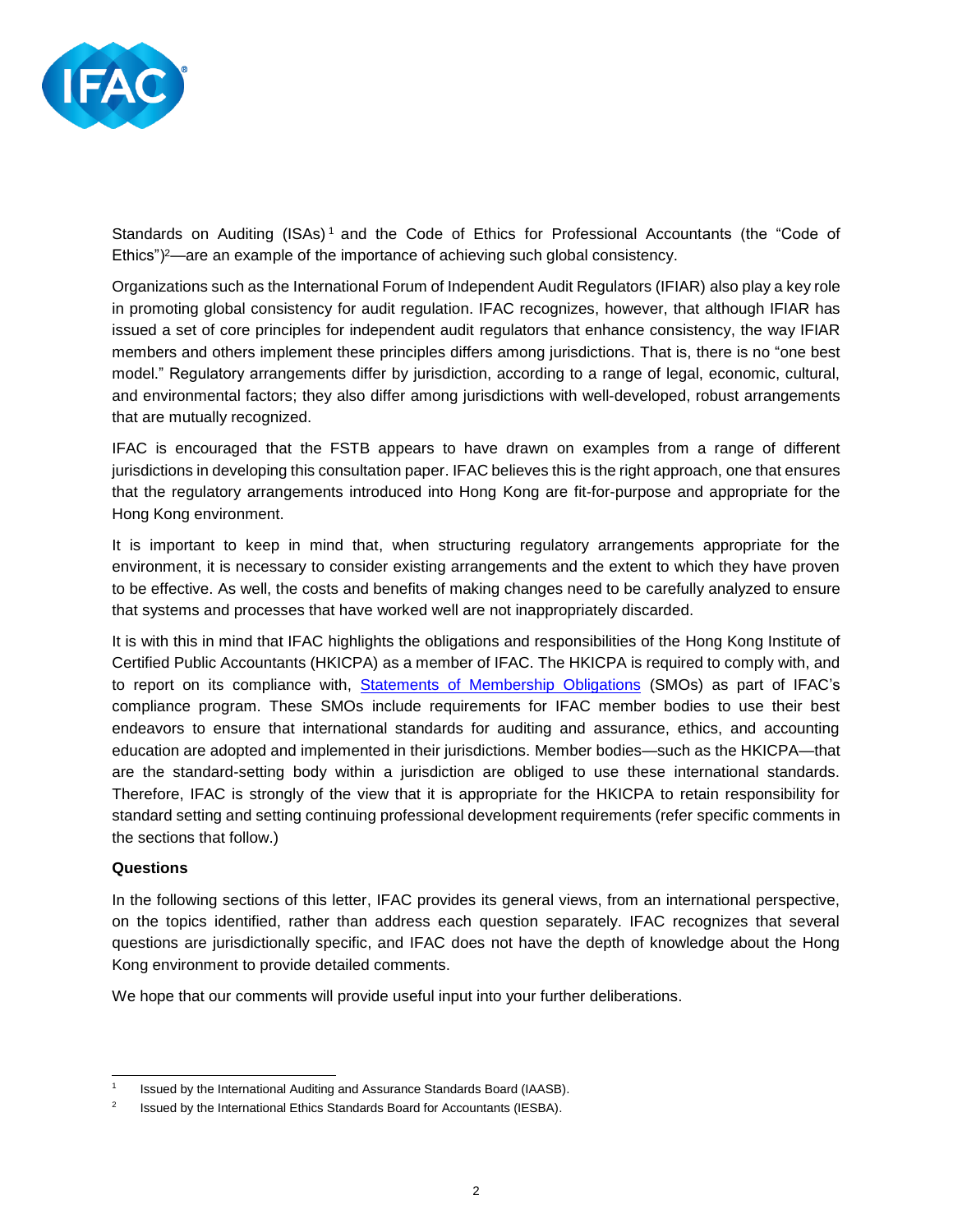

## *Basic Parameters of Reform*

### Objective of the Reform

IFAC recognizes the importance for jurisdictions to have regulatory regimes for auditors of listed entities that are recognized by other jurisdictions. This permits enhanced global consistency, fewer chances for organizations to seek out regulatory arbitrage opportunities, and reduced costs and enhanced efficiency of doing business internationally.

While IFAC is conscious that perceptions of the independence of the regulatory regime from the profession are important, it is of the view that the primary driver of regulatory reform should be the enhancement of audit quality. It is important that regulatory regimes are appropriate for the local jurisdictional context, which influences the critical role that the profession continues to play. IFAC considers that, generally, the FSTB has appeared to strike the correct balance in these proposals, but recognizes that when any significant reforms are implemented, they need to be assessed periodically for their effectiveness—and potentially revised—in the future.

Furthermore, IFAC notes that the FSTB proposals are aimed at enhancing the perceived independence of the regime rather than being driven by the need to correct any major shortcomings or failings with the current arrangements.

## Coverage

It is appropriate that the proposed regulatory regime should cover only auditors of public interest entities. IFAC notes that a definition of a public interest entity is jurisdictionally based, and has no comment on the proposed definition. In the interests of promoting and enhancing audit quality more generally within a jurisdiction, however, IFAC believes it is important for regulators to have ongoing communication with the local professional accountancy organization(s). Through qualification, continuing development, and quality assurance programs, local professional accountancy organizations have a key role to play in enhancing audit quality.

#### Audit Oversight Body

In determining the most appropriate organization in Hong Kong to become the independent audit regulator, the government should consider a number of key criteria: (i) the ability of the organization to conduct its oversight activities in the public interest, free from political and sectorial influences; (ii) the necessary expertise and skills to undertake the task; (iii) transparency and accountability; (iv) a means of funding that is free from inappropriate undue influence or conflicts; and (v) the ability to cooperate internationally on audit oversight matters.

IFAC is of the view that it is important to consider audit in the broader context of financial reporting; that is, as being only one part of a complex set of interactions and components that comprise the financial reporting supply chain. The benefits of having a regulatory structure that aims to provide a coordinated approach to enhancing financial reporting quality and recognizes that there are many different people involved in producing high-quality financial reporting—for example, financial statements preparers, boards and audit committees, investors and analysts, and, of course, the auditor—cannot be overstated. IFAC notes,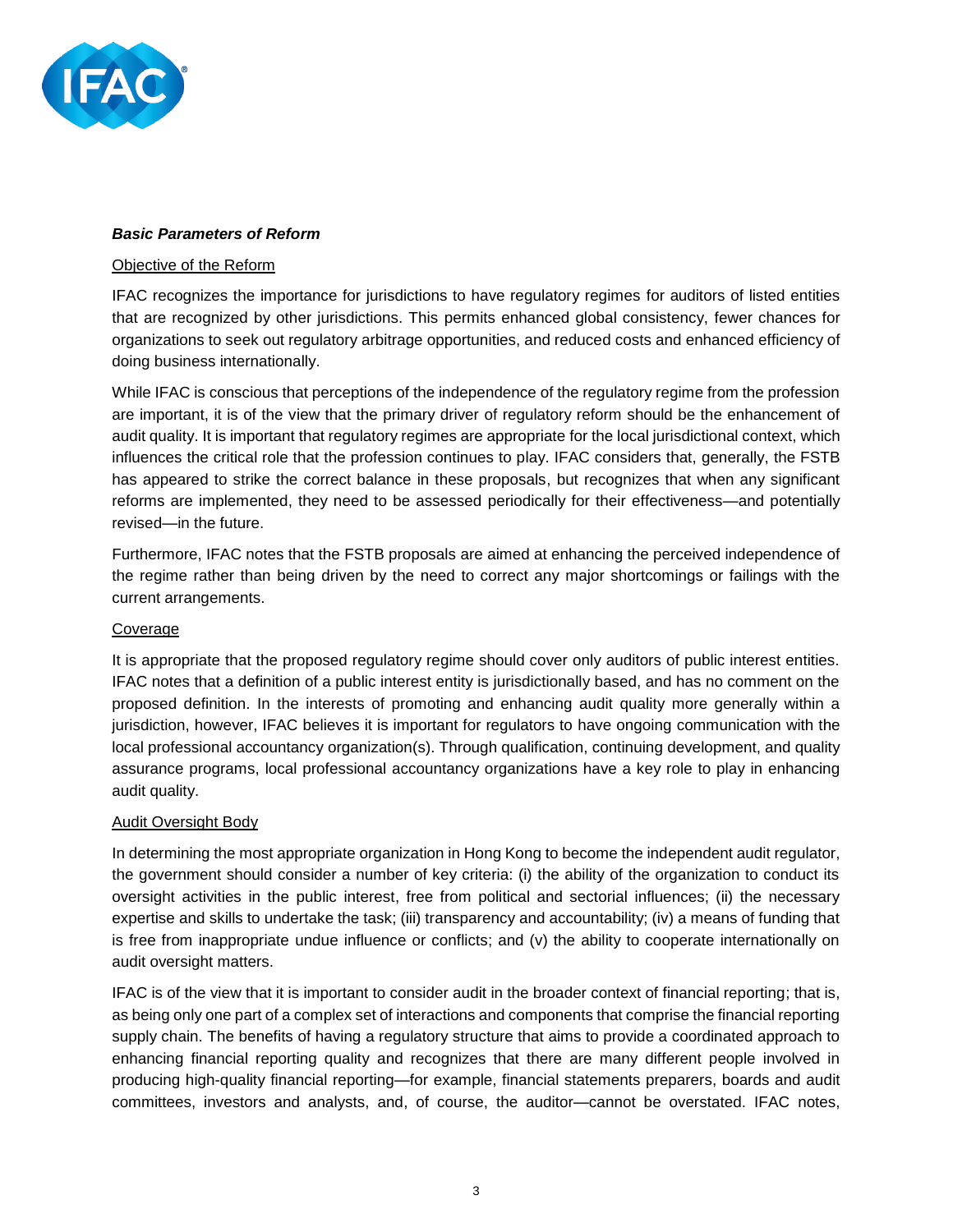

however, that regulatory arrangements differ among jurisdictions. In some jurisdictions, one market regulator may be responsible for all market participants, while others have a separate audit oversight body.

## *Registration*

### Fit and Proper Person

IFAC agrees that, for an application for registration as a listed entity auditor to be approved, the individuals performing the roles of audit engagement authorized persons, and that of the engagement quality control reviewer, should be fit and proper persons to perform such roles.

While IFAC believes that the individual responsible for a firm's quality control systems need not be separately registered, it agrees that, if this were to occur, the individual responsible for the firm's quality control systems should be a fit and proper person to perform such a role. As noted in International Standard on Quality Control 1, the "person or persons assigned operational responsibility for the firm's system of quality control by the firm's chief executive officer or managing board of partners has sufficient and appropriate experience and ability, and the necessary authority, to assume that responsibility" (refer to paragraph 19).

### Need for Registration

IFAC supports the requirement for an individual, partnership, or body corporate who wishes to enter into an audit engagement with a listed entity in Hong Kong to register as a listed entity auditor. IFAC does not provide a view on whether it should be a criminal offence for an unregistered person to enter into an audit engagement with a listed entity, but recognizes that there could be a range of sanctions available for use against both that unregistered person and the listed entity.

## **Registrar**

As noted previously in the general comments, IFAC recognizes that oversight arrangements differ among jurisdictions. Each jurisdiction needs to consider the most appropriate arrangements for its own circumstances. It needs to determine if there is an existing well-developed, proven, and strong system for auditor registration, and whether there is a need to propose to change it or develop alternatives.

With respect to the oversight arrangements proposed for the FRC, IFAC broadly agrees with the proposals outlined in paragraph 3.24 that the FRC not be involved in the day-to-day operations of the HKICPA. IFAC supports the requirement for periodic reports by the HKICPA Registrar, and quality reviews of the HKICPA Registrar, although it is not clear what such quality reviews shall entail. For both the quality reviews and the FRC's provision of written directions to the HKICPA Registrar, IFAC believes that greater clarity is needed about the operation of these arrangements (e.g., circumstances that the FRC defines as being in the public interest and requiring written directions).

As noted previously, IFAC highlights transparency and accountability as key criterion for audit oversight. With this in mind, IFAC supports the publication of periodic reports, the results of quality reviews, and the FRC's written directions to the HKICPA Registrar.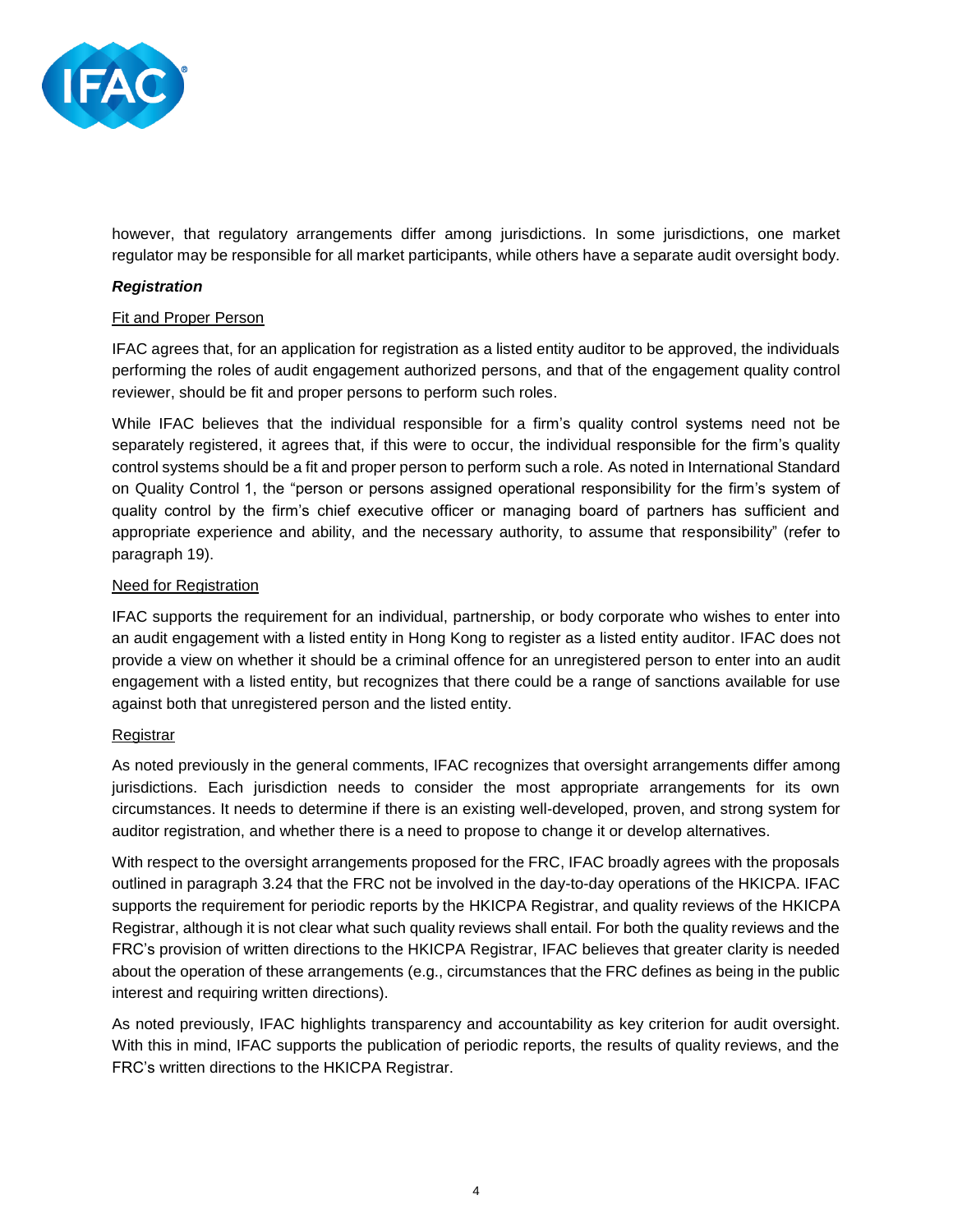

## Appealing Decisions

As a general principle, IFAC supports the notion that aggrieved parties should have access to independent appeals mechanisms with respect to key decisions, such as auditor registration. More detailed comments about the proposed appeals mechanisms are provided later in the section titled "Appeal Mechanism."

### Different Registration Systems

It is somewhat unusual for auditors to have several ways to become recognized as an auditor of a listed entity. It is not clear to IFAC why there would need to be separate processes for recognizing overseas auditors from those for auditors located within Hong Kong. IFAC anticipates that there may be situations where different processes could lead to inconsistencies—recognizing that different criteria might need to be applied.

A review of the regulatory regime would seem to be an appropriate time to consolidate the recognition and registration arrangements into one system.

### Overseas Auditors

Recognition as an overseas auditor of an overseas entity listed in Hong Kong is not straightforward, as there is no one global model for audit regulation (including auditor registration). For example, IFAC is aware that registration requirements differ across jurisdictions, and while audit firms may be members of professional accountancy organizations in some jurisdictions, in others they may not. Instead, it would be the individuals in an audit firm who might separately be members of the professional accountancy organization. In some jurisdictions, the auditor does not need to be a member of a professional accountancy organization at all.

One of the criteria listed in the consultation paper for recognition as an overseas auditor is that there be an agreement in force for a mutual or reciprocal cooperation arrangement between the overseas regulator of the auditor and the FRC. Presumably, when the FRC enters into such arrangements, it will assess a range of matters relevant to audit regulation and oversight in that other jurisdiction, including the registration requirements. The FRC might consider how it ensures that there is transparency around the process of recognizing overseas auditors by ensuring that details of the mutual or reciprocal cooperation arrangements are made publicly available.

## *Setting of Continuing Professional Development (CPD) Requirements*

IFAC agrees that the HKICPA should continue to perform its statutory functions and exercise its statutory powers for setting CPD requirements for listed entity auditors. As noted earlier, the HKICPA has an obligation to comply with international standards on accounting education as part of its membership requirements for IFAC.

Furthermore, IFAC recognizes that oversight arrangements differ among jurisdictions. Each jurisdiction needs to consider the most appropriate arrangements for its own circumstances. It needs to determine if there is an existing, well-developed, proven, and strong system in place, and whether there is a need to propose to change it or develop alternatives.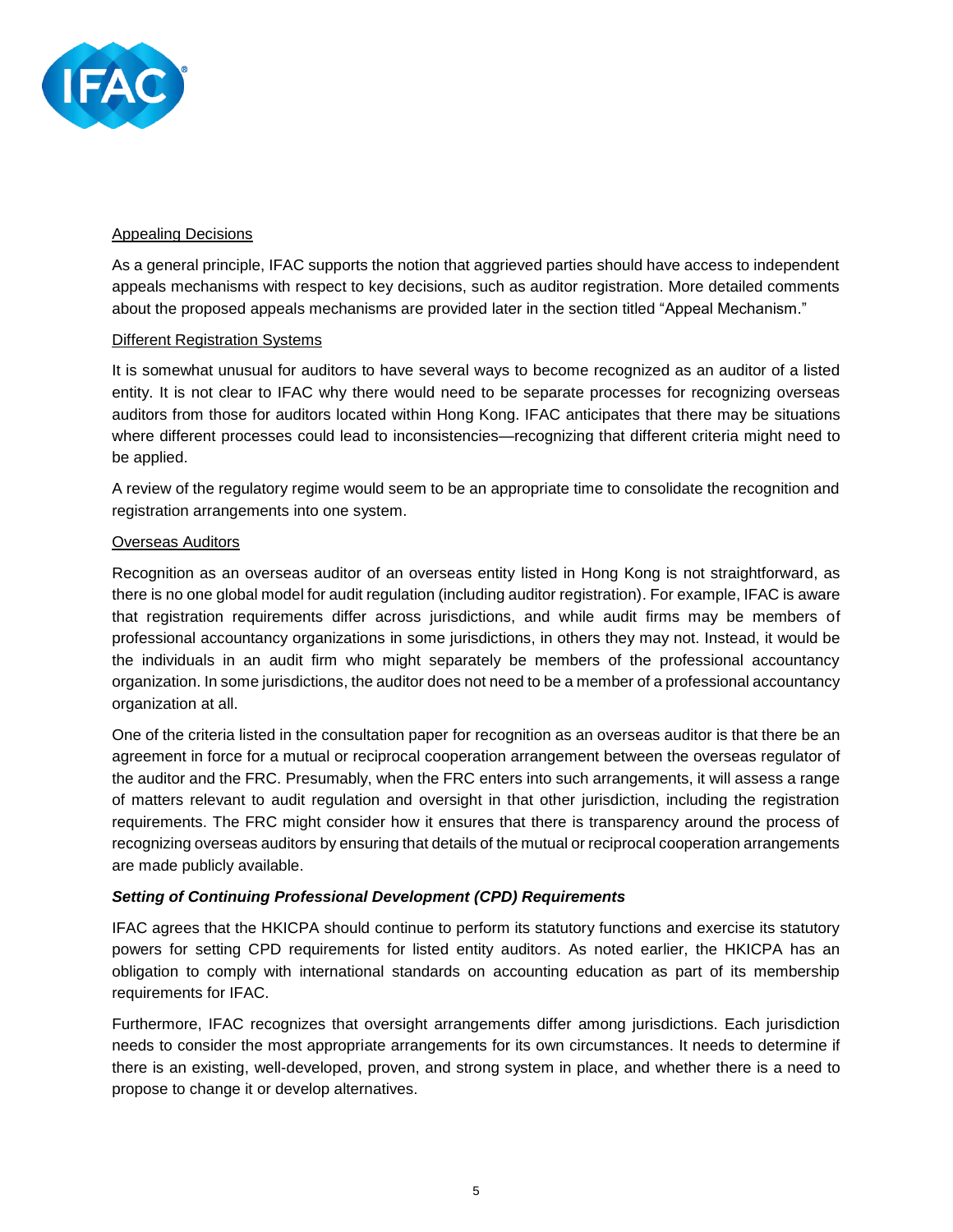

With respect to the oversight arrangements proposed for the FRC, IFAC broadly agrees with the proposals outlined in paragraph 4.6 and supports the requirement for periodic reports by the HKICPA Council and quality reviews of the HKICPA Council, although it is not clear what such quality reviews shall entail.

However, for both the quality reviews and the FRC's provision of written directions to the HKICPA Council, IFAC believes that the operation of these arrangements (e.g., circumstances that the FRC defines as being in the public interest and requiring of written directions) are not clearly described.

As noted previously, IFAC highlights transparency and accountability as a key criterion for audit oversight. With this in mind, IFAC supports the publication of periodic reports, the results of quality reviews, and the FRC's written directions to the HKICPA Council.

## *Setting of Standards on Professional Ethics, Auditing, and Assurance*

IFAC agrees that the HKICPA should continue to perform its statutory functions and exercise its statutory powers in specifying standards on professional ethics, auditing, and assurance, maintained or otherwise applied by CPAs (practicing). As noted earlier, the HKICPA has an obligation to comply with international standards on ethics, auditing, and assurance as part of its membership requirements for IFAC.

Furthermore, IFAC recognizes that oversight arrangements differ among jurisdictions. Each jurisdiction needs to consider the most appropriate arrangements for its own circumstances and, where there is an existing, well-developed, proven, and strong standard-setting process, there would seem to be little reason to propose to change it or develop alternatives.

With respect to the oversight arrangements proposed for the FRC, IFAC broadly agrees with the proposals outlined in paragraph 5.8, and supports the requirement for periodic reports by the HKICPA Council and quality reviews of the HKICPA Registrar, although it is not clear what such quality reviews shall entail. Greater clarity is needed about how such reviews will be performed.

As for the provision of written directions to the HKICPA Council on its performance as a standard setter, it must be recognized that the HKICPA utilizes ISAs and the international Code of Ethics as the basis for the standards issued in Hong Kong. These standards are issued by the International Auditing and Assurance Standards Board and the International Ethics Standards Board for Accountants, respectively, and represent high-quality global standards that are adopted and implemented across the world. In the interests of promoting global regulatory consistency, IFAC considers it important that standards issued locally do not include deletions from, or additions to, the international standards, other than what might be necessary by law.

The development of international standards, such as ISAs and the international Code of Ethics, are subject to stringent due process and public interest oversight. The due process involves extensive consultation with an advisory group that includes many from the regulatory community, as well as oversight by public interest oversight bodies comprising primarily the same types of people.

An important aspect of strong standard-setting arrangements is the performance of the standard-setting board, and the necessity for, when developing standards, listening and responding appropriately to concerns by all key stakeholders and others affected by the standard-setting process. Regulators are, of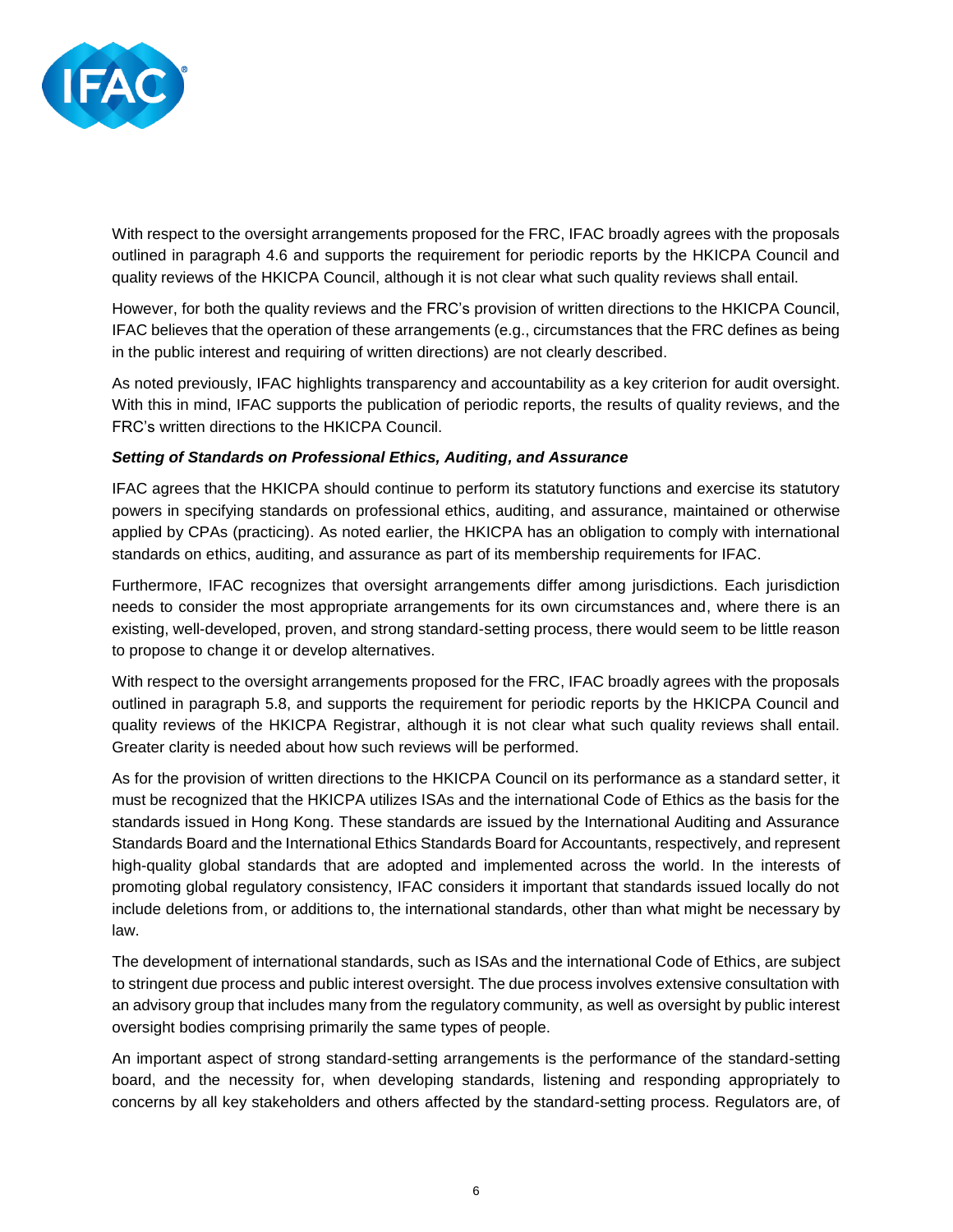

course, one of those key stakeholders, but there are also others who have important views (e.g., investors, companies, auditors, the profession, etc.) that also need to be considered. In balancing different views, it is important for the standard-setting board to adhere to a robust due process and to be transparent and accountable.

Therefore, procedures should be in place to ensure that the HKICPA Council duly takes into account all key stakeholder views, including those of the FRC, during the development of, and before finalizing, standards on professional ethics, auditing, and assurance for listed entity auditors. IFAC recognizes that, in certain circumstances, the procedures may differ for different stakeholders.

As noted previously, IFAC highlights transparency and accountability as a key criterion for audit oversight. With this in mind, IFAC supports the publication of periodic reports, the results of quality reviews, and the written directions the FRC provides to the HKICPA Council.

## *Inspection*

### Function and Power

IFAC agrees with the proposal to transfer from the HKICPA to the FRC the statutory functions for conducting recurring inspections of listed entity auditors' performance in their listed entity audit engagements. These powers would be similar to those the HKICPA now has, assuming that the FRC were to be established as the independent audit regulator, having considered the criteria outlined earlier in this response.

IFAC generally agrees that the FRC's inspection program should adopt the statutory procedures as set out in the consultation paper, and with reference to the existing arrangements for HKICPA's practice review program.

IFAC believes, however, that there should be a separation of powers between the organization that undertakes the inspection and the organization that has disciplinary powers. While IFAC considers it acceptable for the same persons from the same group, committee, or organization to perform inspection and investigation activities, it believes that, in the interest of transparency and accountability, and in adhering to the basic principles of natural justice, the disciplinary process should be separated from inspection and investigation.

With this in mind, IFAC recommends revising paragraph 6.14, point (d) to indicate that the FRC may initiate investigation processes and determine whether there is a disciplinary case to be answered and then refer it to an independent disciplinary process.

#### Use of Committees

On the basis that the committees formed under the auspices of the FRC are appropriately resourced and have the relevant technical experience and skill to undertake the assigned tasks, IFAC agrees that the FRC should be able to delegate its inspection functions and relevant powers to committees.

## Delegation to HKICPA

While IFAC recognizes that inspection programs should be designed on a risk basis—that is, developing and implementing an inspection program that focuses on higher risk areas, whether, for example, they be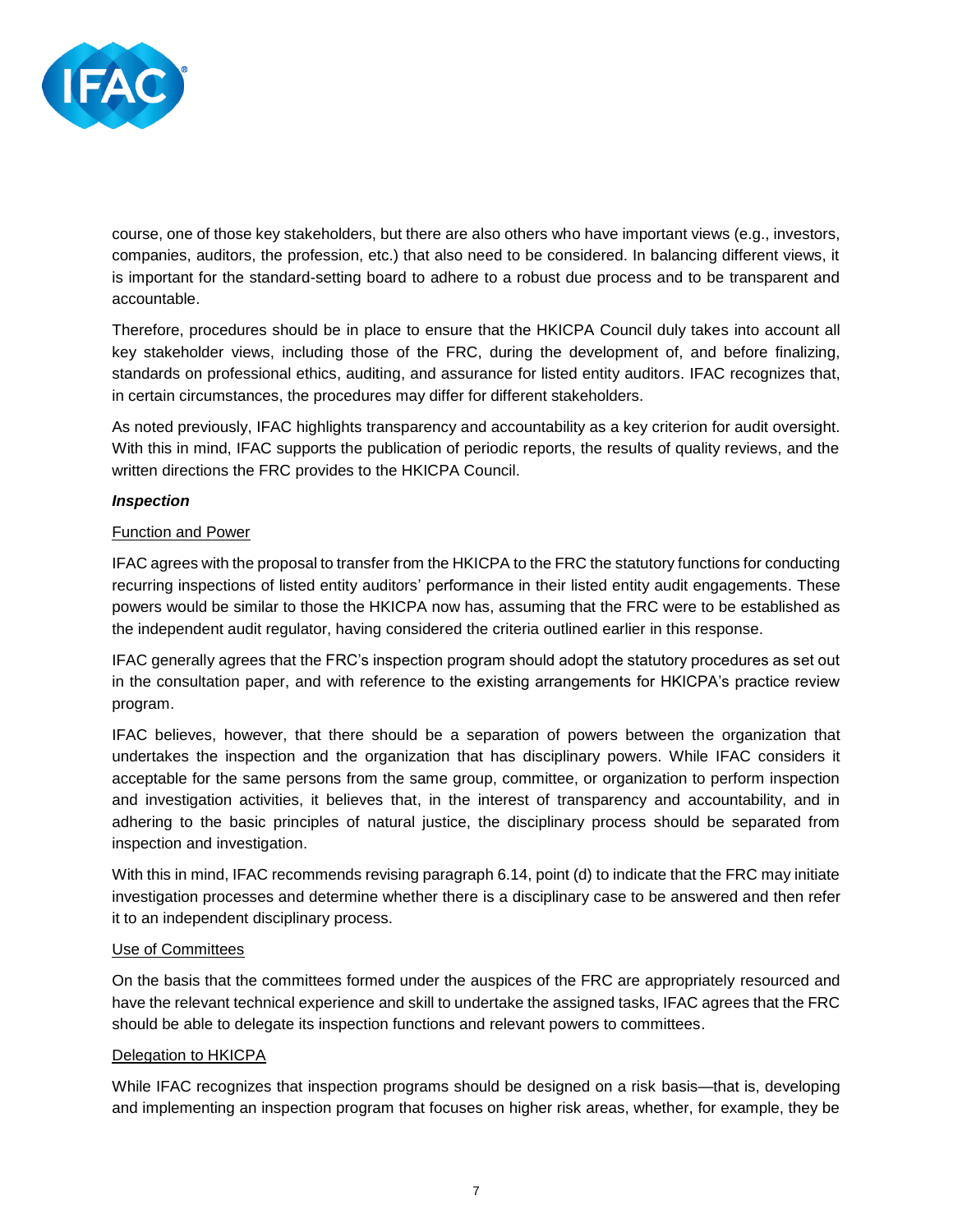

the companies themselves, the industries within which the companies operate, the regions from which they originate, or the auditor having previously received negative comments from a previous inspection. Delegating part of the inspection program to HKICPA—under the oversight of the FRC—may allow the FRC to cover a greater number of listed company auditors with its inspection program.

Furthermore, maintaining a close dialogue and liaison between the FRC and HKICPA would have certain benefits. It enables FRC inspection staff to observe and learn from experienced persons who have previously performed inspections, and would potentially allow the FRC and HKICPA to maintain more consistent inspection arrangements. This, in turn, would permit more consistent treatment of auditors, whether they perform audits of listed entities or other entities.

Checks and balances that should be considered in the situation where the FRC delegates its functions and powers to inspect listed entity auditors should focus on matters such as: (i) clarity of delegation and responsibilities; (ii) consistency of approach to inspections; (iii) transparency of work performed and reporting; and (iv) specific performance measures, deadlines, etc. One thing that should be guarded against is the possibility of establishing processes that see the FRC essentially "re-performing" an inspection delegated to the HKICPA.

IFAC believes there are benefits to the FRC and HKICPA coordinating their inspection programs. Consistent with this view, IFAC agrees that the secrecy provisions in the Professional Accountants Ordinance (PAO) and the Financial Reporting Council Ordinance (FRCO) should be suitably amended to provide that both HKICPA and FRC could share their inspection results with each other.

## *Investigation and Disciplinary Proceedings*

IFAC agrees:

- that the FRC should continue to be responsible for conducting independent investigations into relevant irregularities by listed entity auditors;
- with the proposal that a disciplinary action may be imposed on a listed entity auditor, a person approved to be its audit engagement authorized person and/or a person approved to be its engagement quality control reviewer if the listed entity auditor and/or the person concerned (as the case maybe) is proved to have committed an irregularity in relation to an audit engagement; and
- that the definition of "irregularity" under the new regulatory regime should be refined to cover irregularities in respect of all audit and assurance engagements undertaken by listed entity auditors with listed entities as required under the Listing Rules.

## Individuals Ultimately Responsible for the System of Quality Control

Conceptually, it is appealing to introduce arrangements whereby the individual/individuals who assume(s) ultimate responsibility for the system of quality control of a practice unit would be held accountable for the absence/systemic failure of such a system. From the perspective of promoting the importance of having appropriate resources and attention devoted to developing and maintaining robust quality control systems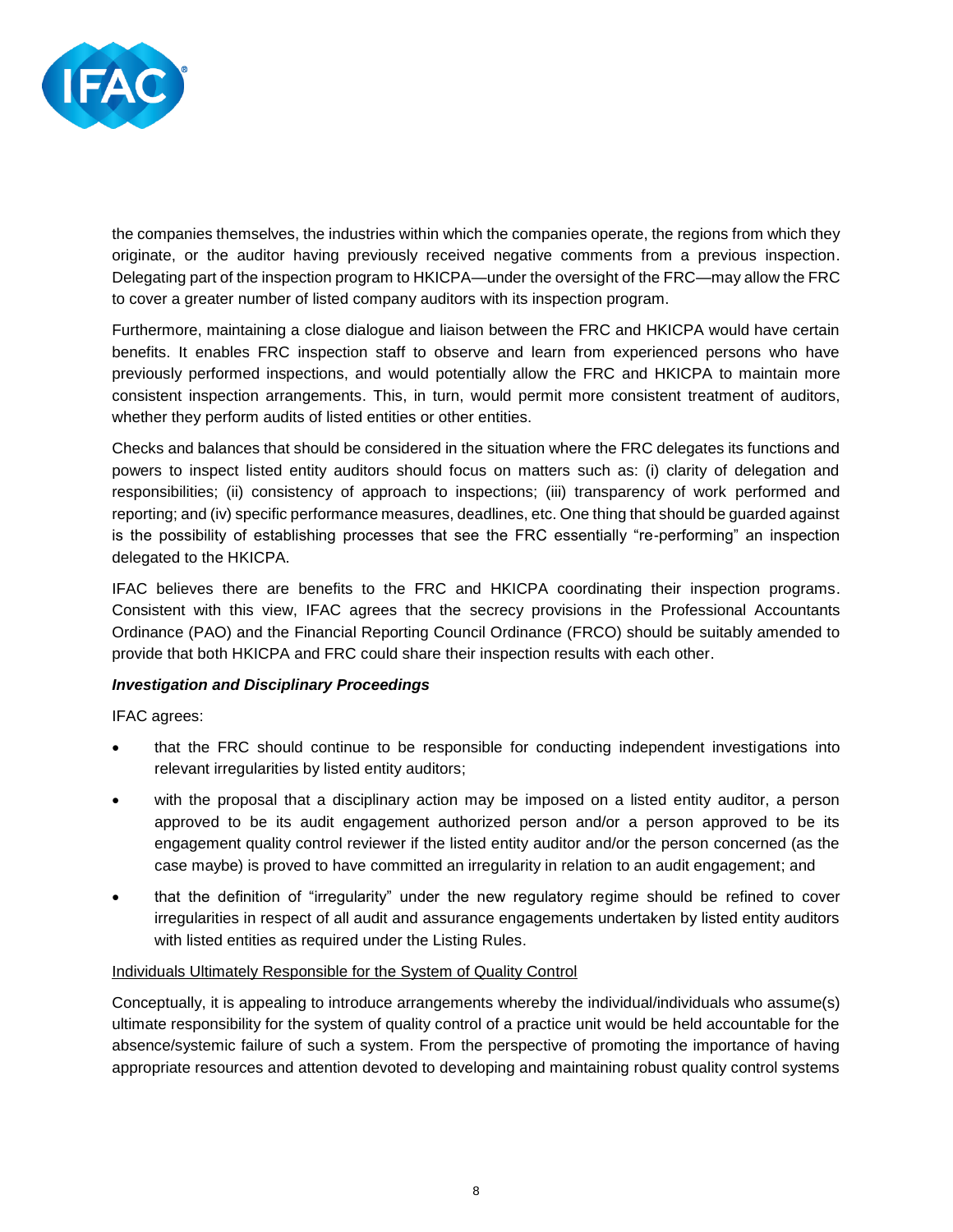

within an audit firm, reinforcing the need for accountability for the system, and providing regulators with the ability to enforce such responsibility, the proposal could be seen as being appropriate.

IFAC believes, however, that greater clarity is needed around how accountability will be determined, That is, under what circumstances is it likely that regulatory powers will be exercised to hold an individual to account. It does not appear to be clear cut. For example, while an individual might be able to be held accountable for the existence of a code of conduct and a training program to reinforce that code, it is not clear that an individual could be held accountable for quality failures relating to the internal culture or the "tone at the top." The potential difficulty then becomes the possibility of the regulatory powers extending to every individual in an audit practice.

### Disciplinary Powers

Fairness and due process are important elements of any investigation and disciplinary process. With this in mind, IFAC is of the view that the disciplinary process should be separated from the inspection and investigation process.

While IFAC notes that the proposals indicate that the FRC intends to have arrangements in place to ensure that its investigative staff will not be involved in the disciplinary process and the determination of disciplinary sanctions, it is unclear that this will provide the necessary separation and perception of independence (for the disciplinary process) that will instill the necessary confidence in those who are subject to it.

Additionally, IFAC believes that the process for determining disciplinary decisions should involve the person(s) against whom a disciplinary action is being taken, rather than—as outlined in paragraph 7.21 the disciplinary decision being made and communicated to the person(s), who in turn then has/have the opportunity to respond and comment ("be heard") after the event, but before the exercise of the disciplinary power. From IFAC's experience, typically, the involvement of the person (s) against whom a disciplinary action is being taken would be the way disciplinary decisions are made in most jurisdictions.

The person(s) against whom a disciplinary action is being taken should have the ability to be heard as part of the process for determining a disciplinary decision. This is a particularly important point for the auditing profession, given—as noted in paragraph 7.22—the complexity of auditing standards, and the fact that the basis of many investigative and disciplinary actions is the exercise of professional judgment.

An independent appeals mechanism is also seen as an important feature of a well-functioning investigation and discipline process.

## Range of Powers

IFAC recognizes the importance of having a range of disciplinary powers, so that any actions taken are appropriate for the circumstances of the case being considered. It broadly agrees that the FRC should be empowered to exercise the range of disciplinary powers on a person subject to disciplinary action outlined in the consultation paper.

IFAC notes, however, the discussion in paragraph 7.29 on concerns expressed about the proposed maximum amount for the pecuniary penalty and supports the FRC's position to consider the principles of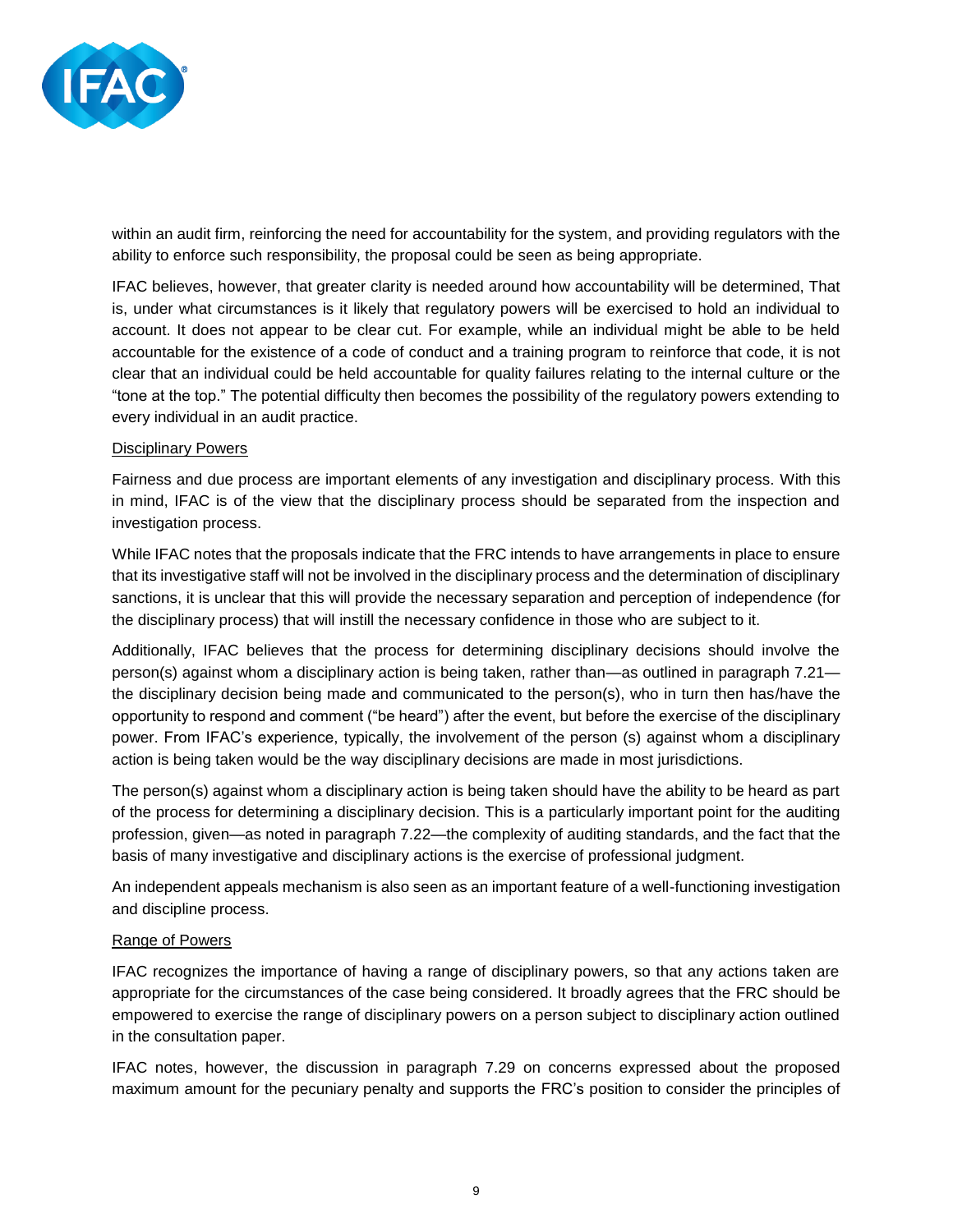

fairness and proportionality, taking into account the circumstances of the case. IFAC supports the development of guidelines on this matter.

### Resolution

IFAC agrees that the FRC should be able to enter into a resolution with the person(s) subject to disciplinary action at any time it is contemplating exercising its disciplinary power and, when exercising such power, that it must consider it appropriate to do so in the interest of the investing public or in the public interest.

Adopting this approach reinforces IFAC's view, expressed earlier, that the process for determining disciplinary decisions should involve the person(s) against whom a disciplinary action is being taken. That is, it would seem that the chances of reaching a resolution would be heightened where the person(s) is/are heard before a disciplinary decision is made.

### *Appeal Mechanism*

IFAC supports the establishment of an independent appeals tribunal for hearing appeals of registration decisions made by the HKICPA Registrar and disciplinary decisions made by FRC. An appeals tribunal is common in many jurisdictions.

It is difficult to assess whether 21 days is a sufficient period of time for aggrieved person(s) to apply to an independent appeals tribunal for a review of a registration or disciplinary decision. The circumstances of the decision will dictate whether the aggrieved person(s) need(s) to undertake certain actions, engage third parties, or undertake further work or research before being able to make an application for an appeal.

Therefore, IFAC recognizes the importance of the proposal to grant extensions on a case-by-case basis, where good cause exists, regardless of the time period that is chosen.

#### Chair of Appeals Tribunal

IFAC supports the proposal that the chair of the independent appeals tribunal should be a person qualified for appointment as a judge of the High Court. IFAC recommends that consideration be given to the types of people who are considered appropriate for appointment to the tribunal as members. That is, rather than indicating the type of person who they may not be (i.e., a public officer), it might be preferable to describe the types of people who are considered appropriate (e.g., an eminent academic or a practicing solicitor.)

#### Tribunal Powers

IFAC broadly supports that the independent appeals tribunal may exercise the proposed powers as outlined in the consultation paper in the review proceedings. IFAC is not sufficiently familiar with laws applicable to civil proceedings in Hong Kong, however, to provide an opinion on whether paragraph 8.7(b) is appropriate.

#### Public Hearings

Assuming that a decision not to register a person as an auditor, or a disciplinary decision made against a person(s), has been made public, it would seem appropriate for the hearings of the independent appeals tribunal to be held in public unless in the interests of justice it determines otherwise.